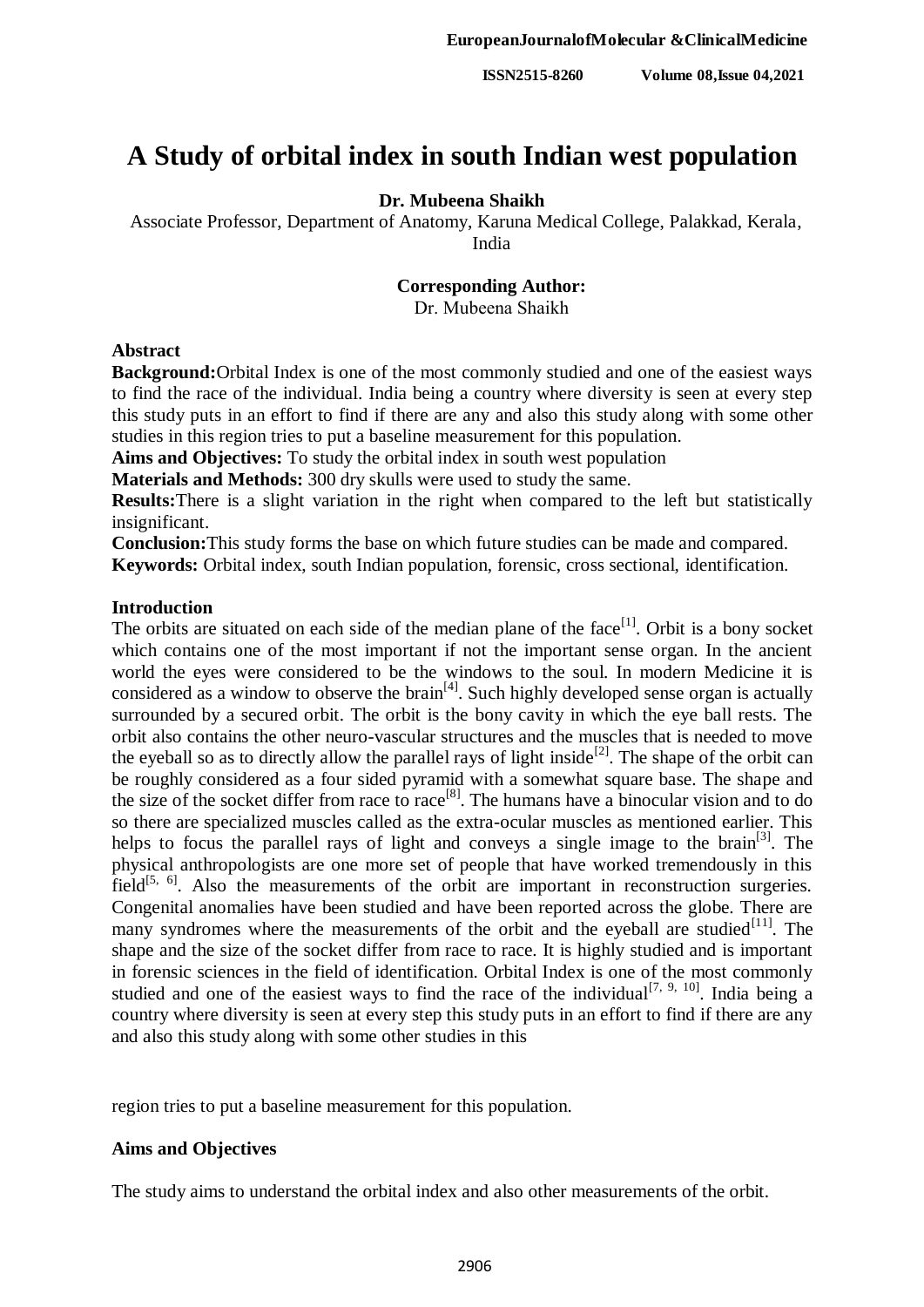**ISSN2515-8260 Volume 08,Issue 04,2021**

## **Materials and Methods**

This study was done in the Department of Anatomy, Karuna Medical College, Palakkad, Kerala. From December 2019 to June 2021.

All together there are 300 dry bones were studied for the study.

The length and the breadth of the orbit were measured and also the orbital Index was calculated.

Different studies and literature that was available was studied and a comparison was drawn.

# **Inclusion criteria**

All skulls that was fully developed (Fetal skulls were not studied).

# **Exclusion criteria**

Disfigured skulls were not studied.

## **Results**



## **Graph 1:** Height of orbit



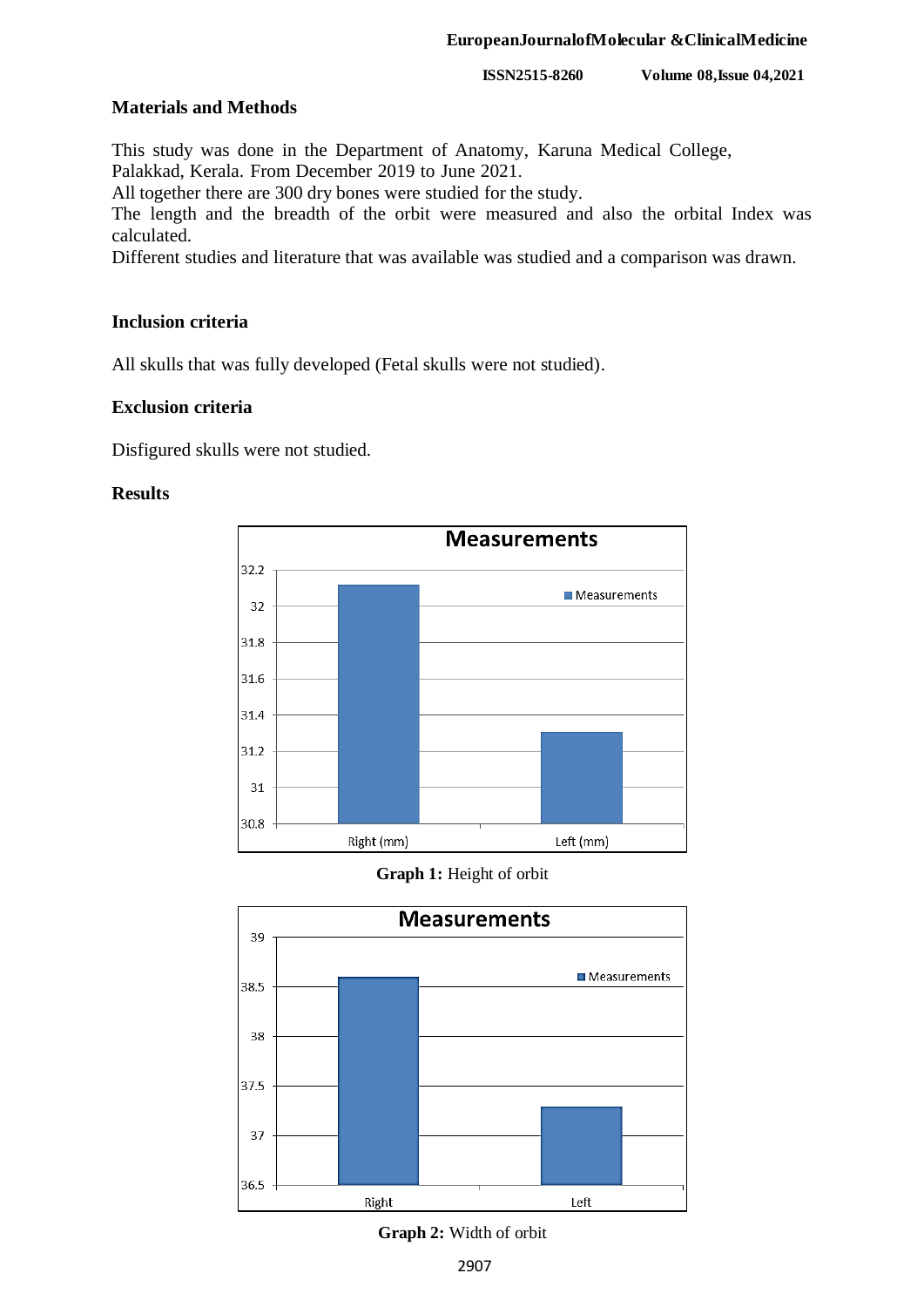#### **EuropeanJournalofMolecular &ClinicalMedicine**

**ISSN2515-8260 Volume 08,Issue 04,2021**



**Graph 3:** Orbital Index

The mean height of the orbit on the right side was found to be 32.1mm with a standard deviation of 1.27mm.The mean height of the orbit on the left side was found to be 31.3mm with a standard deviation of 2.16mm.The mean width of the orbit on the right side was found to be 38.6 with a standard deviation of 3.64mm.The mean width of the orbit on the left side was found to be 37.3 with a standard deviation of 3.14mm.The Orbital Index was calculated to be 83.07 on the right side and 83.9 on the left side.

## **Discussion**

The orbital index is calculated taking the orbital length and the breadth. The preliminary requirements are the orbital length which is measured using the points so as to measure the maximum length of the orbit. Then the points that represent the maximum breadth or width is measured. Then the orbital index is calculated using the formula length (Height) divided by the breadth and this is multiplied by 100. This gives us the orbital index. Based on index orbits are Megaseme (large) when Orbital Index is 89 are more. These type is seen in yellow races<sup>[9]</sup>. Mesoseme (Intermediatebetween the yellow and the black races) the Orbital Index ranges between83-to89, these type is seen in the white races<sup>[10]</sup>. Microseme (small) Orbital Index is 83 or less is characteristics of black races where the orbital opening is rectangular<sup>[9,</sup> <sup>10]</sup>. According to Ukoha U, Egwu OA, Okafor IJ, Oguagu PC, Onwudingo O,Udemezue OO in their study Orbital dimensions of adult male Nigerians: a direct measurement study using dry skulls the orbital index was found to be more than 89. Kaur J, Ydav S, Singh Z. Orbital dimensions in their study A direct measurement study using dry skulls reported the mean orbital index of 81.65<sup>[13]</sup>.Deepak S. Howale, Jain L. K, KanaklataIyer, *et al.* in their study Orbital and Nasal indices of Maharashtra region: A direct measurement study using dry skulls reported the orbital index to be  $86.4^{[14]}$ . Munguti J, Mandela P, Butt F. Referencing orbital measures for surgical and cosmetic procedures reported orbital index to be 83.03<sup>[15]</sup>. Gosavi SN, Jadhav SD, Zambre BR in their study Orbital morphology with reference to bony landmarks reported the orbital index to be  $81.88$ <sup>[16]</sup>. Patil GV, T Shishirkumar, D Apoorva, Sharif J, Sheshgiri C, Sushanth NK in their study Study of orbital index in human dry skulls of South Indian origin reported the mean orbital index to be 81.23.

In our study the mean height of the orbit on the right side was found to be 32.1mm with a standard deviation of 1.27mm. The mean height of the orbit on the left side was found to be 31.3mm with a standard deviation of 2.16mm.The mean width of the orbit on the right side was found to be 38.6 with a standard deviation of 3.64mm. The mean width of the orbit on the left side was found to be 37.3 with a standard deviation of 3.14mm. The Orbital Index was calculated to be 83.07 on the right side and 83.9 on the left side. Our study stands in agreement with the other studies. Still subpopulations of this country have to be studied. So